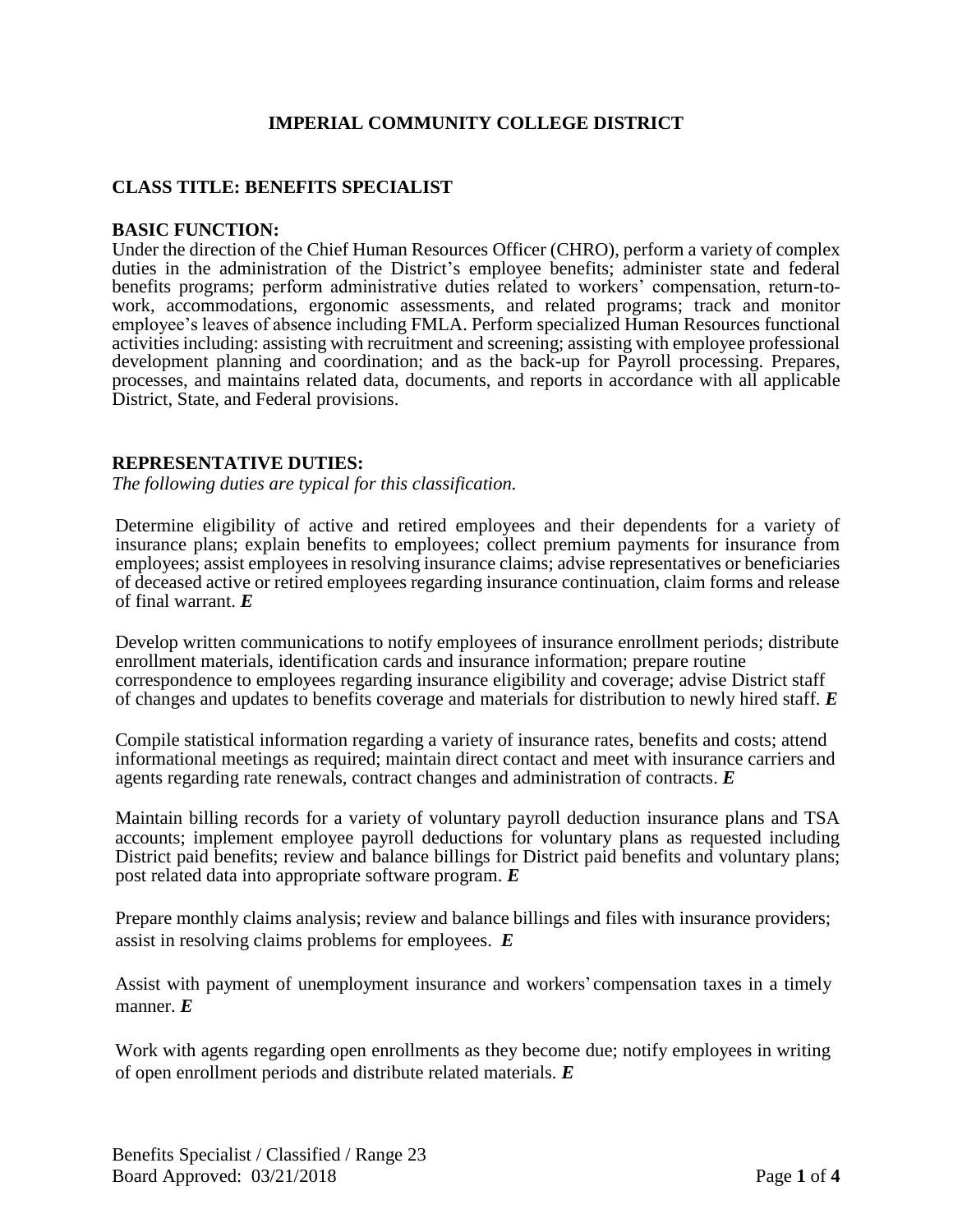Provide assistance to employees regarding tax sheltered annuities; assist as necessary the implementation of employee payroll deductions for annuities as requested; assemble earnings data from payroll records for insurance agencies; conduct reconciliation and payment of employee contributions on monthly company billings. *E*

Maintain billing records for a variety of voluntary payroll deduction insurance plans; supervise reconciliation and payment of employee contributions. *E*

Provide periodic employee orientation at colleges and the district office; update employee benefit information packets as necessary to incorporate newly negotiated benefits or benefit contractual changes. *E*

Serve as the alternate representative to the appropriate insurance administrator in the absence of the authorized representative; serve as a contributing member and resource for the Health and Welfare committee; assist in compiling information, developing agenda and presentation of written and oral material to the committee. *E*

Perform a variety of personnel and clerical duties related to workers' compensation claims. *E*

Perform workers' compensation, return-to-work and related programs case management duties; provide information to employees regarding workers' compensation benefits; participate in accident investigations of reported employee injuries. *E*

Prepare and file workers' compensation claims; prepare statistical analysis of workers; compensation claims experience as requested; perform follow-ups on workers' compensation claims as necessary. *E*

Maintains all employee leaves of absence (LOA) files, and submits absence reports to the appropriate employee/supervisor, Worker's Compensation carrier, etc.). Maintains files of all confidential medical records, excluding onboarding documents, and coordinates all return-towork (RTW) programs or work restrictions /requests for accommodations with the employee and supervisor(s). Makes recommendations related to LOA risks and costs, worker safety, RTW plan efficiencies and overall program effectiveness. *E*

Assists employees with ergonomic assessments. Coordinates with departments in implementing ergonomic recommendations and providing ergonomic work stations for employees. *E*

Serve as a contributing member and resource for the Professional Development Committee. Assist with coordinating professional development activities for employees. *E*

Assist as back-up to payroll processing as required. *E*

Provide assistance to HR staff in the recruitment and screening process as needed.

Assists in conducting a variety of employment-related research; compile data and compose correspondence and reports. Assist with special projects, provides clerical support to overall administration of Human Resources function. Performs related duties as assigned.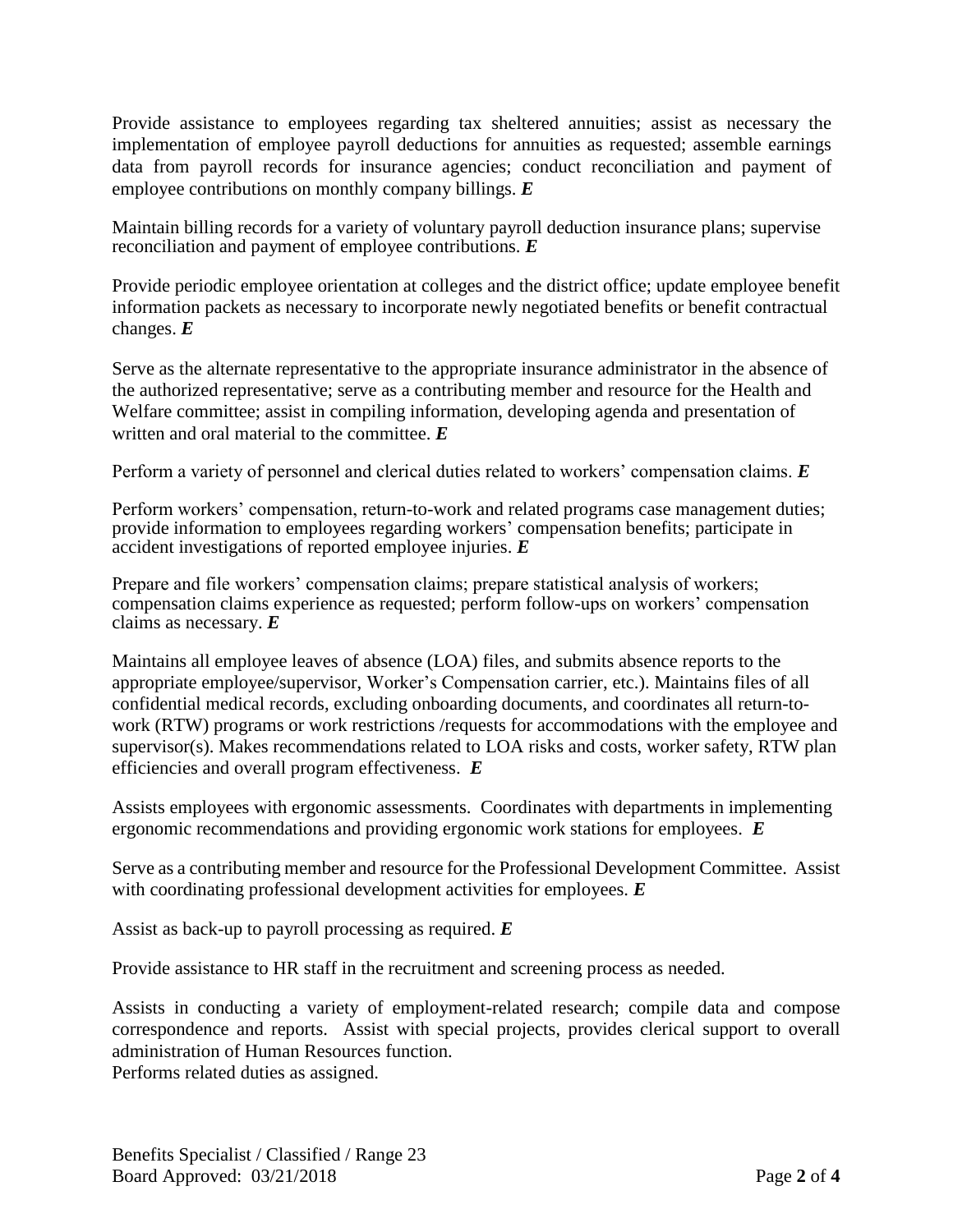# **KNOWLEDGE AND ABILITIES:**

## **Knowledge of:**

- Health, dental, vision, life, employee assistance, and disability plans.
- District policies regarding employee and retiree benefits.
- Laws, rules, regulations relating to assigned activities including benefits, FMLA, COBRA, short and long term disability, workers' compensation, and retirement.
- American Disabilities Act and accommodation process.
- Basic math computations
- Interpersonal skills such as tact, patience and courtesy.
- Operation of a computer and assigned software.
- Record-keeping techniques.
- Oral and written communication skills.
- Modern human resources office functions, practices, and procedures.
- HRIS and payroll systems.

### **Ability to:**

- Effectively use time management principals and balance competing priorities.
- Take initiative and exercise appropriate discretion.
- Learn, interpret and apply rules, regulations and policies regarding human resources.
- Learn and comprehend insurance plans.
- Operate a computer to enter data, maintain records, and generate reports.
- Establish and maintain cooperative and effective working relationships with others.
- Communicate effectively both orally and in writing.
- To complete assignments within specified deadlines accurately and efficiently.
- Work confidentially with discretion.
- Develop methods of efficient data collection and reporting.

**EDUCATION AND EXPERIENCE:** Any combination equivalent to: two years of college level coursework in human resources management, public administration or related field and two years of increasingly responsible clerical experience involving public contact, records maintenance, spreadsheet and database knowledge along with experience with HRIS system development and maintenance.

Prefer an associate's degree combined with a Human Resources certification (PHR or SPHR) and two years of experience in a human resources environment.

# **WORKING CONDITIONS:**

ENVIRONMENT: Office environment.